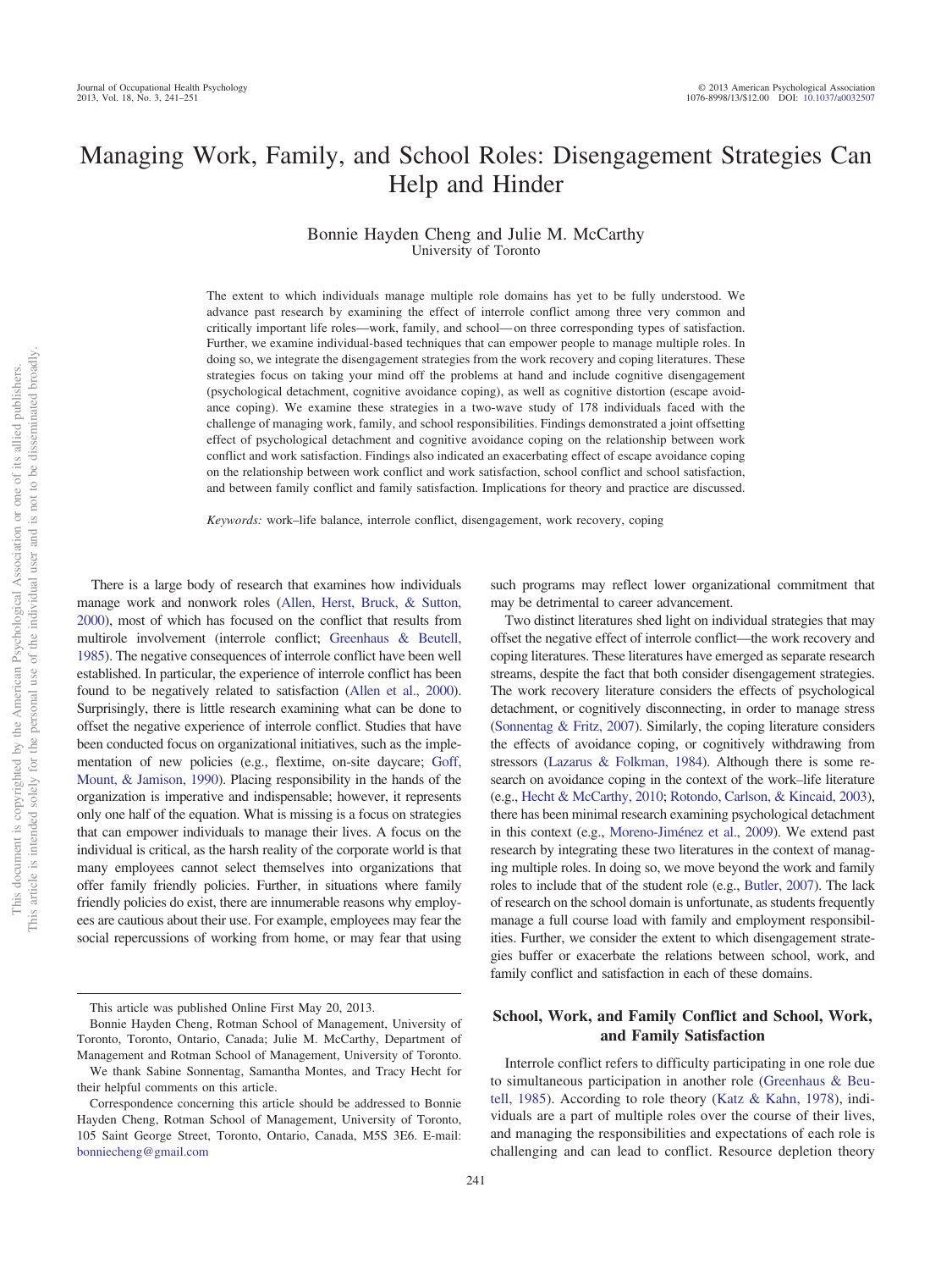suggests that individuals have a finite amount of personal resources, such as attention and energy, and using these resources on the demands of one role results in fewer resources for dealing with the responsibilities of other roles [\(Kahn, Wolfe, Quinn, Snoek, &](#page-9-7) [Rosenthal, 1964\)](#page-9-7). Further, attitudes and behaviors associated with one role spill over to the other role [\(Leiter & Durup, 1996\)](#page-9-8). Ultimately, this conflict is associated with strain symptoms such as anxiety and fatigue, as well as affective outcomes such as lower levels of satisfaction [\(Greenhaus & Beutell, 1985\)](#page-9-0).

Past research focuses almost exclusively on the work and family domains [\(Casper, Eby, Bordeaux, Lockwood, & Lambert, 2007\)](#page-8-2). Although there is some research examining conflict across work, family, and school (e.g., [Biggs & Brough, 2005;](#page-8-3) [Giancola,](#page-9-9) [Grawitch, & Borchert, 2009;](#page-9-9) [Gigliotti, 2007;](#page-9-10) [Gilbert & Holahan,](#page-9-11) [1982;](#page-9-11) [Home, 1998;](#page-9-12) [Kirby, Biever, Martinez, & Gómez, 2004\)](#page-9-13), we take a more nuanced approach by examining how conflict across these three domains affects satisfaction in the corresponding life roles. In the context of the current study, *school conflict* reflects the extent to which school-related responsibilities interfere with the ability to meet the demands of work and family, *work conflict* reflects the extent to which work-related responsibilities interfere with the ability to meet the demands of school and family, and *family conflict* reflects the extent to which family related responsibilities interfere with the ability to meet the demands of school and work.

Traditional models of interrole conflict and satisfaction have focused on cross-level relationships [\(Frone, Russell, & Cooper,](#page-8-4) [1992\)](#page-8-4), such that conflict arising from one role (e.g., work-tofamily conflict) affects satisfaction in the other domain (family satisfaction). However, recent theory and research suggests a source-attribution perspective [\(Michel & Hargis, 2008\)](#page-9-14), whereby interrole conflict in one domain (e.g., work-to-family conflict) results in lower satisfaction in the originating domain (work satisfaction). This perspective uses segmentation theory to suggest that conflict ensuing from one domain results in lower affective outcomes to that *same domain* [\(Zedeck & Mosier, 1990\)](#page-10-1). This occurs through a cognitive appraisal process [\(Lazarus, 1991\)](#page-9-15) where individuals attribute blame to the originating domain that was the cause of conflict. Three recent meta-analyses support the source-attribution model by demonstrating that conflict exerts significantly larger effects on satisfaction in the originating domain and accounts for significantly more variance than cross-domain models [\(Amstad, Meier, Fasel, Elfering, & Semmer, 2011;](#page-8-5) [Michel](#page-9-14) [& Hargis, 2008;](#page-9-14) [Shockley & Singla, 2011\)](#page-9-16). Based on source attribution perspective, we propose:

*Hypothesis 1a:* School-based conflicts (*school*-to-work and *school*-to-family) will be negatively related to school satisfaction.

*Hypothesis 1b:* Work-based conflicts (*work*-to-school and *work*-to-family) will be negatively related to work satisfaction.

*Hypothesis 1c:* Family based conflicts (*family*-to-school and *family*-to-work) will be negatively related to family satisfaction.

#### **Psychological Disengagement**

*Psychological disengagement* refers to the process of mentally distancing oneself as a strategy of dealing with stressful situations [\(Fritz & Sonnentag, 2006;](#page-8-6) [Scheier, Weintraub, & Carver, 1986\)](#page-9-17). It is relevant to the work recovery and coping literatures, as both examine techniques that involve distancing oneself to manage stress. Specifically, the work recovery literature has advanced the notion of *psychological detachment*, which refers to psychologically disengaging from work [\(Sonnentag & Bayer, 2005\)](#page-10-2). If, for example, one is confronted with multiple deadlines, an individual might cope by switching off mentally and reading a book or listening to music. Along a similar line, the coping literature has advanced the notion of *avoidance coping,* which refers to strategies that withdraw the individual, physically and cognitively, from a stressor [\(Lazarus & Folkman, 1984\)](#page-9-2). If, for example, one is confronted with multiple deadlines, from an avoidance perspective, an individual might cope by avoiding dealing with the stressor and reading a book or listening to music.

The pioneers of the two respective fields have noted the overlap between the construct of *psychological detachment* from the work recovery side, and *avoidance coping* on the coping side [\(Lazarus,](#page-9-18) [1993;](#page-9-18) [Sonnentag & Fritz, 2007\)](#page-10-0). Where the two literatures differ is in their predictions of the effectiveness of these strategies. The work recovery literature consistently positions psychological detachment as an adaptive strategy that can help individuals deal with stress (e.g., [Sonnentag, Binnewies, & Mojza, 2008\)](#page-10-3). In contrast, the coping literature consistently conceptualizes avoidance coping as a maladaptive strategy that can exacerbate the experience of stress (e.g., [Ingledew, Hardy, & Cooper, 1997\)](#page-9-19). Considering sleep as an example, the coping literature conceptualizes sleep as a maladaptive strategy because it stems from avoiding one's stressors [\(Carver, Scheier, & Weintraub, 1989\)](#page-8-7). In the work recovery literature, however, sleep is considered adaptive, as it serves to replenish one's resources [\(Sonnentag et al., 2008\)](#page-10-3).

To date, psychological detachment and avoidance coping have not been simultaneously examined in one study. In fact, only one prior investigation has examined and found support for detachment as a moderator of the relationship between interrole conflict and satisfaction [\(Moreno-Jiménez et al., 2009\)](#page-9-5). Thus, it remains to be seen how various disengagement constructs are related to each other, as well as their potential combined effects as buffering agents on roles that extend beyond work and family.

#### **Psychological Detachment**

The work recovery literature draws on the conservation of resources theory (COR; [Hobfoll, 1989\)](#page-9-20) as the theoretical framework to depict the recovery process. COR theory suggests that individuals have a finite amount of resources (e.g., attention, energy) which they seek to conserve. Attending to multiple role demands requires various resources, and over time these resources are depleted, leading to strain reactions such as fatigue [\(Zijlstra &](#page-10-4) [Sonnentag, 2006\)](#page-10-4). This framework emphasizes the need for recovery to restore resources.

Psychological detachment involves "switching off," or not thinking about role demands, and is expected to be an adaptive strategy in managing multiple role responsibilities. It can facilitate the replenishment of resources that have been depleted from the exertion of effort on various roles [\(Zijlstra & Sonnentag, 2006\)](#page-10-4).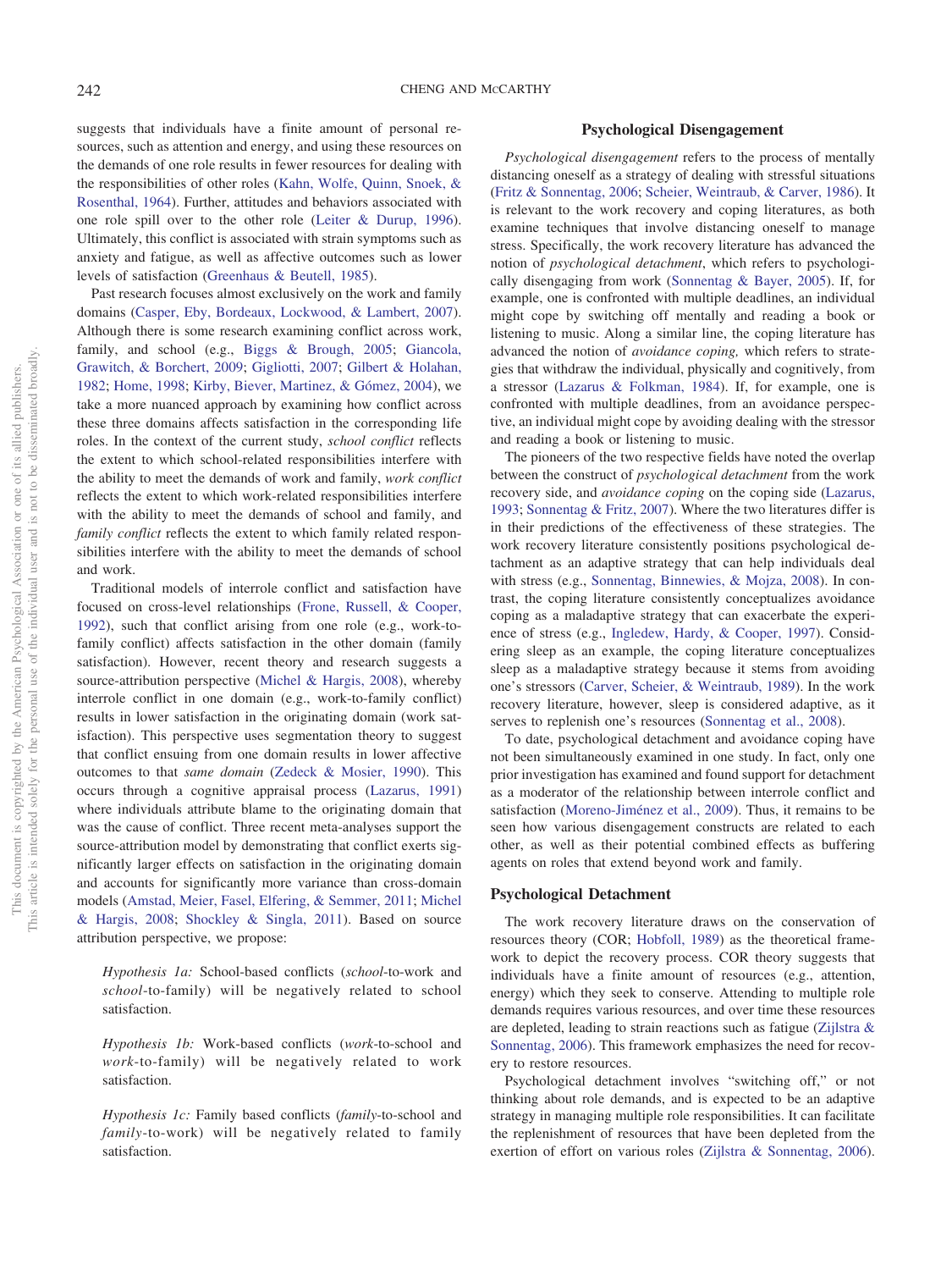Similar to resting when sick with the flu in order to restore one's physical health, recovery in the psychological sense implies "taking a break" from life's demands to restore depleted resources. Empirical research supports the benefits of engaging in detachment (e.g., [Sonnentag et al., 2008\)](#page-10-3). Thus, if an individual is faced with the demands of work, family, and school, mentally distancing as a means of replenishing resources may buffer the negative effect of conflict on satisfaction. We propose:

*Hypothesis 2:* Psychological detachment will moderate the negative relationships between: (*H2a*) school conflict and school satisfaction, (*H2b*) work conflict and work satisfaction, and (*H2c*) family conflict and family satisfaction, such that the relationships will be stronger for individuals engaging in low levels of psychological detachment and weaker for individuals engaging in high levels of psychological detachment.

## **Avoidance Coping**

The coping literature draws on the transactional model put forth by [Lazarus and Folkman \(1984\)](#page-9-2) as the theoretical framework by which individuals cope with stressors. This model suggests that coping occurs in two stages. In the primary appraisal stage, individuals assess the situation to identify whether it is threatening. In the secondary appraisal stage, individuals evaluate their ability to adequately deal with the stressor and select a relevant coping strategy.

There has been a very limited amount of attention devoted to coping strategies in the work–life literature. In fact, it has been estimated that research on coping strategies represents less than 1% of the studies on work–life conflict [\(Eby, Casper, Lockwood,](#page-8-8) [Bordeaux, & Brinley, 2005\)](#page-8-8). In general, this research has focused on various forms of social support [\(Eby et al., 2005\)](#page-8-8). Research on specific coping strategies was recently reviewed by [Thompson,](#page-10-5) [Poelmans, Allen, and Andreassi \(2007\).](#page-10-5) Research indicates that direct action coping strategies have positive effects on work–life conflict [\(Rotondo & Kincaid, 2008\)](#page-9-21), venting has negative effects on work–life conflict [\(Andreassi, 2011\)](#page-8-9), and positive thinking has no effect on work–life conflict [\(Haar, 2006\)](#page-9-22). A handful of studies have also examined avoidance coping and yielded mixed findings—some have found that it is detrimental [\(Andreassi, 2011;](#page-8-9) [Haar, 2006;](#page-9-22) [Rotondo et al., 2003\)](#page-9-4), although others have found it to be beneficial [\(Hecht & McCarthy, 2010;](#page-9-3) [Innstrand, Langballe,](#page-9-23) [Espnes, Falkum, & Aasland, 2008;](#page-9-23) [Paden & Buehler, 1995;](#page-9-24) [Ran](#page-9-25)[tanen, Mauno, Kinnunen, & Rantanen, 2011\)](#page-9-25).

These mixed findings may be due to the fact that avoidance coping contains two underlying components— one that deals with stressors by cognitively distancing from the situation (*cognitive avoidance*) and one that concerns a distorted view of reality that involves escapist-type fanciful thinking (*escape avoidance*; [Folk](#page-8-10)[man & Lazarus, 1985\)](#page-8-10). In fact, consistent with this reasoning, we found that past research has tended to confound the two components (e.g., [Pisarski, Bohle, & Callan, 1998\)](#page-9-26). Although the first component, cognitive avoidance, is likely to prove facilitative, the second component, escape avoidance, is likely to play a maladaptive role.

**Cognitive avoidance coping.** *Cognitive avoidance* reflects a mental separation from a stressor. It distracts individuals in order to prevent them from thinking about the stressor, and shares a theoretical overlap with psychological detachment. This mental distancing is posited to be beneficial, as it serves to replenish depleted resources that can be redirected toward various tasks [\(Hobfoll, 1989\)](#page-9-20). For example, individuals may divert their attention to leisure activities and, thus, dwell on more pleasing thoughts [\(Tamres, Janicki, & Helgeson, 2002\)](#page-10-6). Consistent with this proposition, [Lazarus \(1993\)](#page-9-18) suggested that avoidance coping might actually be facilitative, and empirical research has demonstrated that avoidance coping can be adaptive [\(Cohen, Evans, Stokols, &](#page-8-11) [Krantz, 1986\)](#page-8-11). Further, avoidance coping has been found to buffer the effects of role conflict and role overload, and lead to higher levels of satisfaction [\(Rantanen et al., 2011\)](#page-9-25). We propose:

*Hypothesis 3:* Cognitive avoidance coping will moderate the negative relationships between: (*H3a*) school conflict and school satisfaction, (*H3b*) work conflict and work satisfaction, and (*H3c*) family conflict and family satisfaction, such that the relationships will be stronger for individuals engaging in low levels of cognitive avoidance coping and weaker for individuals engaging in high levels of cognitive avoidance coping.

**Escape avoidance coping.** In contrast, *escape avoidance* reflects evasion from a stressor and distortion of reality. Parallels can be drawn between escape avoidance and cognitive theories of depression [\(Beck, 1967\)](#page-8-12). Distorted cognition engenders "excessive fantasy involvement, magical thinking, and overvalued ideas" [\(Bowins, 2004,](#page-8-13) p. 12). This type of cognitive appraisal represents a "mental form of giving up, resigning one's self to the current situation as it is" [\(Rotondo & Kincaid, 2008,](#page-9-21) p. 499). Individuals who use escape avoidance may lack self-efficacy or control in managing conflicting role demands [\(Rotondo et al., 2003\)](#page-9-4). Importantly, the tendency to process information in irrational or distorted ways has been linked to maladaptive emotional and behavioral consequences [\(Beck, 1967\)](#page-8-12). Moreover, spending time on escapist or wishful thoughts further drains valuable resources such as time and energy that could otherwise be committed to attending to role demands [\(Edwards & Rothbard, 2000\)](#page-8-14). Thus, escape avoidance coping is likely to be detrimental, in that it serves as an evasion from role responsibilities and intensifies the negative consequences of interrole conflict. In fact, it is possible that the escape avoidance component may have been driving the negative effects of avoidance coping that have been observed in past studies. We propose:

*Hypothesis 4:* Escape avoidance coping will moderate the negative relationships between: (*H4a*) school conflict and school satisfaction, (*H4b*) work conflict and work satisfaction, and (*H4c*) family conflict and family satisfaction, such that the relationships will be stronger for individuals engaging in high levels of escape avoidance coping and weaker for individuals engaging in low levels of escape avoidance coping.

# **Psychological Detachment and Cognitive Avoidance Coping**

As described, both theory and research support the positive effects of psychological detachment and cognitive avoidance separately. Theoretically, the COR perspective emphasizes the need to replenish depleted resources to avoid negative consequences, and the recovery perspective proposes engaging in strategies that in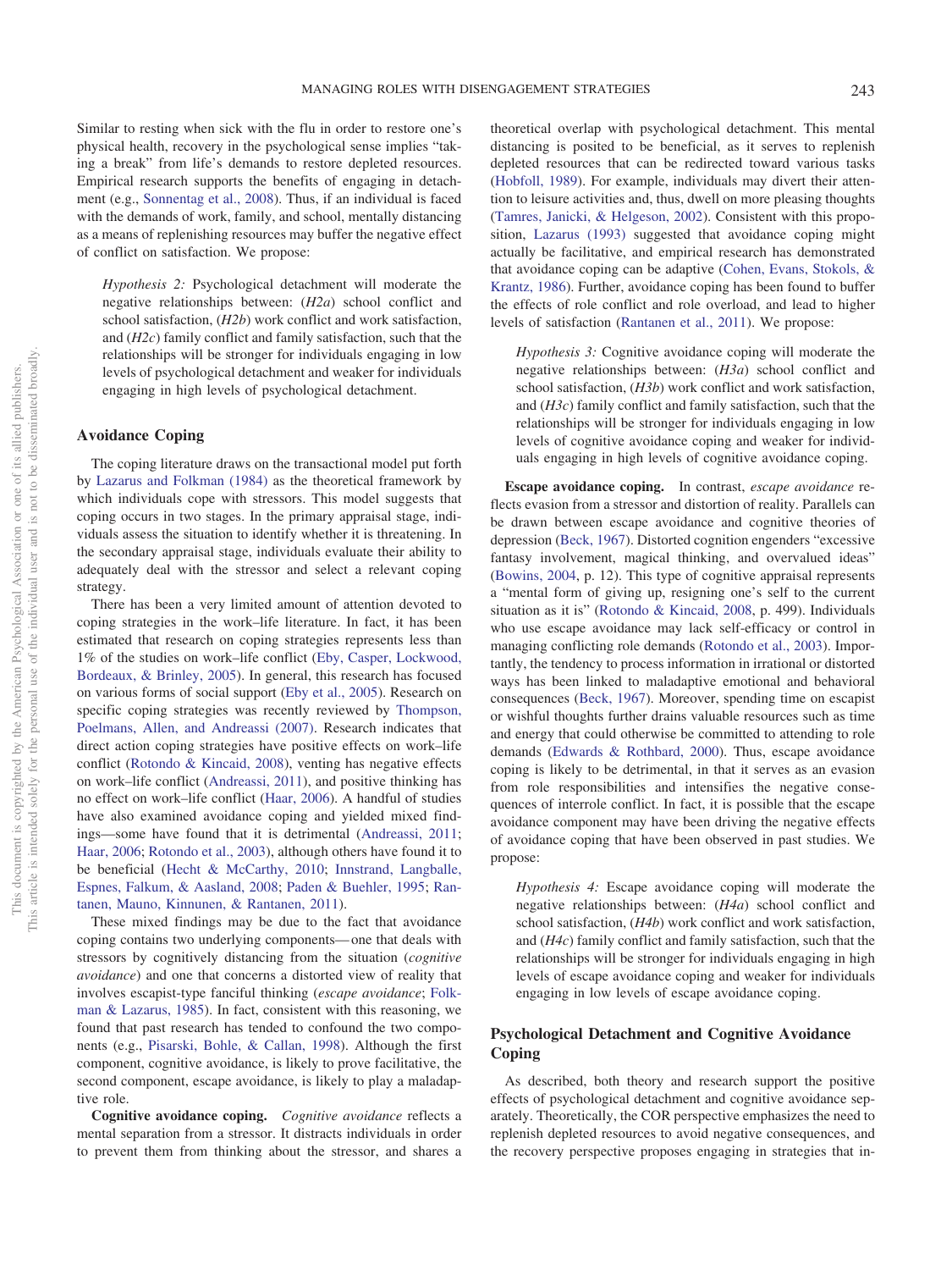volve mentally distancing oneself from thoughts of role responsibilities as a means of recharging. Empirically, research supports detachment as a beneficial strategy [\(Sonnentag et al., 2008\)](#page-10-3) and cognitive avoidance has also been demonstrated to be beneficial in certain contexts [\(Rantanen et al., 2011\)](#page-9-25). As a result, the combined effect of psychological detachment and cognitive avoidance may prove to be a particularly strong buffer of the relationship between conflict and satisfaction in these roles. Thus, we also predict three-way interactions between conflict, psychological detachment, and cognitive avoidance coping:

*Hypothesis 5:* The relationships between: (*H5a*) school conflict and school satisfaction, (*H5b*) work conflict and work satisfaction, and (*H5c*) family conflict and family satisfaction are jointly moderated by psychological detachment and cognitive avoidance coping, such that the negative relationships will be: strongest for individuals engaging in low levels of psychological detachment and cognitive avoidance coping; weakest for individuals engaging in high levels of psychological detachment and cognitive avoidance coping; and moderate for individuals engaging in all other combinations of psychological detachment and cognitive avoidance coping.

#### **Method**

#### **Participants and Procedure**

Participants were recruited from a large North American university and invited to participate in a two-wave study. Participation required that individuals were working at the time of the study, or had worked in the 12 months prior. A total of 218 participants completed the Time 1 online survey, which included measures of interrole conflict, psychological detachment, avoidance coping, and demographic information. Of those individuals, 178 completed the Time 2 online survey 1 month later (response rate  $=$ 82%), consisting of satisfaction measures. Participants were between the ages of 18 and 30 ( $M = 20.30$ ), and 57% were female. They held jobs in a range of industries (e.g., finance, sales, service) and worked an average of 21.43 hours per week. Only four percent of participants worked on campus. Seventy-four percent of participants indicated living with family members, where *family* was defined as "relatives including mother and father, brothers and sisters, children, aunts and uncles, cousins, grandparents."

We were also able to obtain information on the level of involvement and perceived demand associated with each role for a subsample  $(N = 55)$  of our participants. On an adapted 7-point (*strongly disagree* to *strongly agree*) involvement scale [\(Frone &](#page-8-15) [Rice, 1987\)](#page-8-15), participants indicated an average involvement with their school role of 4.99 ( $SD = 1.05$ ), an average involvement with their work role of 4.67 ( $SD = 1.05$ ), and an average involvement with their family role of  $5.10$  ( $SD = 1.06$ ). On an adapted 7-point (*strongly disagree* to *strongly agree*) perceived demand scale [\(Boyar, Carr, Mosley, & Carson, 2007\)](#page-8-16), participants indicated an average perceived demand in the school role of  $5.36$  (*SD* = 1.06); an average perceived demand in the work role of 4.64 (*SD* 1.13); and an average perceived demand in the family role of 4.42  $(SD = 1.40)$ .

#### **Measures**

Participants responded to each measure using a 7-point Likert scale ranging from 1 (*strongly disagree*) to 7 (*strongly agree*). Internal consistency reliabilities of all measures were found to be high, as evidenced in [Table 1.](#page-4-0)

School conflict. We used two subscales (four items each) adapted from [Netemeyer, Boles, and McMurrian \(1996\).](#page-9-27) The subscales reflected school-to-work conflict (e.g., "Being involved in my studies at school means that things I want to do at my job do not get done") and school-to-family conflict (e.g., "Being involved in my studies at school interferes with my family related activities and events"). An average school conflict score was also computed.

**Work conflict.** We used two subscales (four items each) adapted from [Netemeyer et al. \(1996\).](#page-9-27) The subscales reflected work-to-school conflict (e.g., "Being involved in my job takes up so much time that it makes it difficult to fulfill my responsibilities as a student") and work-to-family conflict (e.g., "Being involved in my job takes up so much time that it makes it difficult to fulfill my family responsibilities"). An average work conflict score was also computed.

Family conflict. We used two subscales (four items each) adapted from [Netemeyer et al. \(1996\).](#page-9-27) The subscales reflected family to-work conflict (e.g., "Being involved in my family life produces strain that interferes with my ability to fulfill job-related duties") and family to-school conflict (e.g., "Being involved in my family life means that things I want to do at school do not get done"). An average family conflict score was also computed.

**Psychological detachment.** We used the four-item psychological detachment scale from the Recovery Experience Questionnaire [\(Sonnentag & Fritz, 2007\)](#page-10-0). Items were adapted slightly to reflect our focus on three life roles (e.g., "I distance myself from my responsibilities").

**Avoidance coping.** We used the avoidance scale from the Ways of Coping Questionnaire [\(Folkman & Lazarus, 1985\)](#page-8-10). Consistent with the conceptualization of avoidance coping as comprising a cognitive and escape component, four items assessed cognitive avoidance (e.g., "I refuse to think about it too much"), and four items assessed escape avoidance (e.g., "I hope a miracle will happen").

**School satisfaction.** We used a three-item scale adapted from the Satisfaction with Life Scale [\(Pavot & Diener, 1993\)](#page-9-28). A sample item is "I am satisfied with being a student."

**Work satisfaction.** We used a three-item scale adapted from the Satisfaction with Life Scale [\(Pavot & Diener, 1993\)](#page-9-28). A sample item is "I am satisfied with my job."

**Family satisfaction.** We used a three-item scale adapted from the Satisfaction with Life Scale [\(Pavot & Diener, 1993\)](#page-9-28). A sample item is "I am satisfied with my family life."

**Controls.** To provide conservative tests of the hypotheses, the following variables were controlled: age, sex, and hours worked per week. Age and sex were controlled due to past research suggesting these variables operate differentially on interrole conflict processes [\(Grzywacz, Almeida, & McDonald, 2002;](#page-9-29) [Mat](#page-9-30)[thews, Bulger, & Barnes-Farrell, 2010\)](#page-9-30). Number of hours worked per week was controlled given that it may have an impact on the experience of conflict and/or satisfaction in the three domains.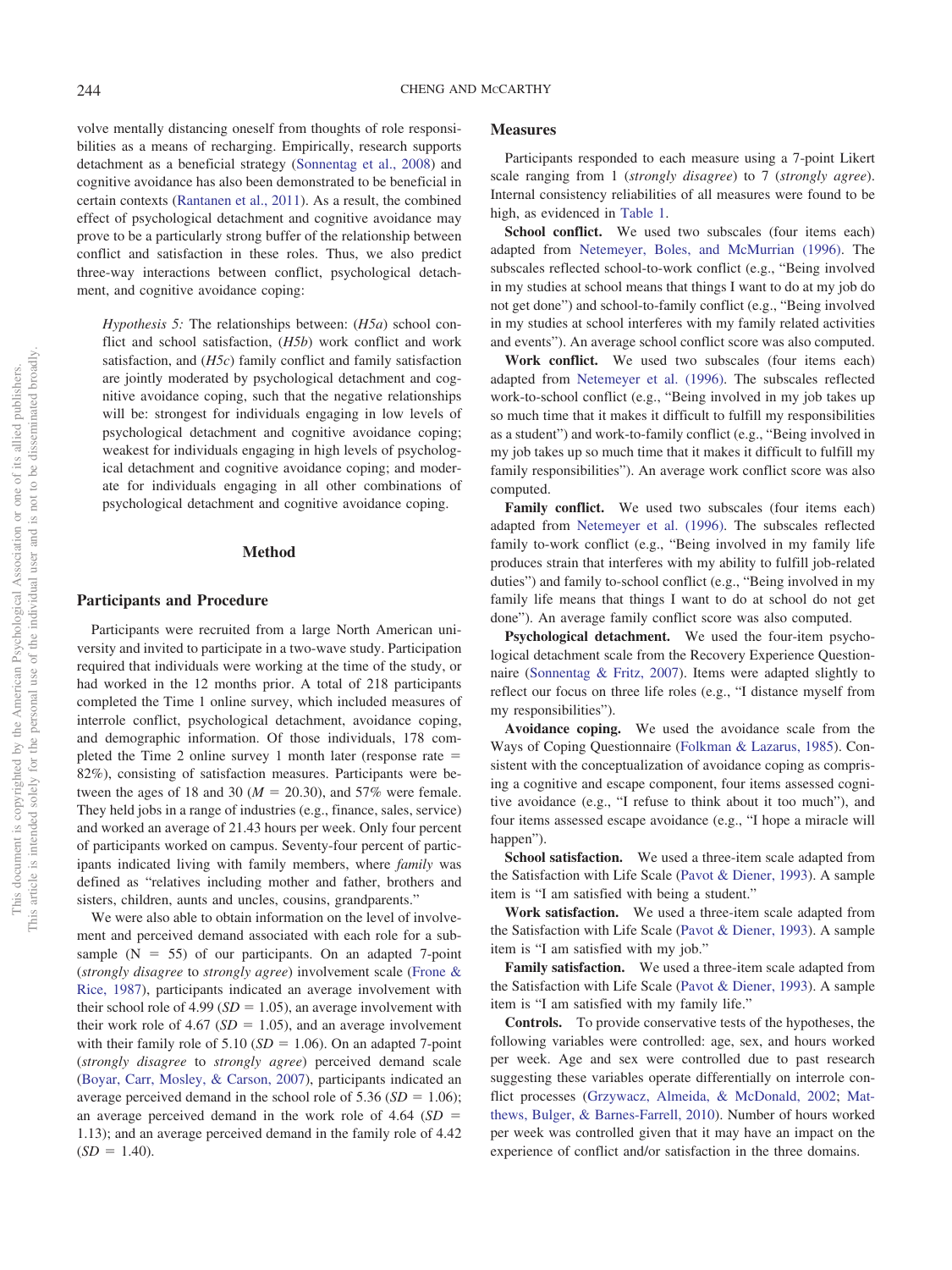<span id="page-4-0"></span>Table 1

Means, Standard Deviations, Internal Consistency Reliabilities, and Correlations *Means, Standard Deviations, Internal Consistency Reliabilities, and Correlations*

| Variable                                                                                                                                                                                                                                                                                                                                                                                                                                                                                                         |                                                                                                                                            | $M$ SD                                                                                                                                                 |                                                                  |                                                                     | 3                                                                                                                                               | 4                                                                               |                                                               | $\circ$                                                                                                                                                                                                                                                                                                                                                                               |                                                 | ${}^{\circ}$                                                                        | 0                                                                                                                                                            | $\approx$                                                                                                                                                                                                                                                                                                                                                                                                                                       |                                                                                                     | $\overline{2}$                                                                                               | $\overline{13}$                                            | $\overline{1}$                                               | $15 \,$                                    | $\overline{16}$               | 17                | $\frac{8}{18}$ |
|------------------------------------------------------------------------------------------------------------------------------------------------------------------------------------------------------------------------------------------------------------------------------------------------------------------------------------------------------------------------------------------------------------------------------------------------------------------------------------------------------------------|--------------------------------------------------------------------------------------------------------------------------------------------|--------------------------------------------------------------------------------------------------------------------------------------------------------|------------------------------------------------------------------|---------------------------------------------------------------------|-------------------------------------------------------------------------------------------------------------------------------------------------|---------------------------------------------------------------------------------|---------------------------------------------------------------|---------------------------------------------------------------------------------------------------------------------------------------------------------------------------------------------------------------------------------------------------------------------------------------------------------------------------------------------------------------------------------------|-------------------------------------------------|-------------------------------------------------------------------------------------|--------------------------------------------------------------------------------------------------------------------------------------------------------------|-------------------------------------------------------------------------------------------------------------------------------------------------------------------------------------------------------------------------------------------------------------------------------------------------------------------------------------------------------------------------------------------------------------------------------------------------|-----------------------------------------------------------------------------------------------------|--------------------------------------------------------------------------------------------------------------|------------------------------------------------------------|--------------------------------------------------------------|--------------------------------------------|-------------------------------|-------------------|----------------|
| 6. T1 school-family conflict<br>12. T1 family-school conflict<br>1. T1 family-work conflict<br>8. T1 work-family conflict<br>I1 work-school conflict<br>5. T1 school-work conflict<br>14. T1 cognitive avoidance<br>16. T2 school satisfaction<br>8. T2 family satisfaction<br>15. T1 escape avoidance<br>7. T2 work satisfaction<br>3. Hours worked/week<br>.0. T1 family conflictb<br>4. T1 school conflict <sup>p</sup><br>7. T1 work conflict <sup>b</sup><br>13. T1 detachment<br>$2.$ Sex $^{a}$<br>1. Age | 4.16<br>4.94<br>20.30<br>1.40<br>3.64<br>4.34<br>4.15<br>21.43<br>3.98<br>$4.28$<br>3.18<br>3.34<br>3.93<br>3.02<br>3.70<br>$\frac{17}{4}$ | $\frac{49}{1}$<br>0.06<br>1.68<br>$\ddot{c}$<br>.29<br>38<br>$\ddot{5}$<br>.28<br>$-47$<br>25<br>.37<br><b>SC</b><br>Ę<br>$\overline{c}$<br>ą<br>15.01 | $-0.8$<br>$-0.4$<br>$-02$<br>$-0.4$<br>$-12$<br>Ξ<br>Γ<br>Ξ<br>Γ | $-.18***$<br>$-100$<br>$-107$<br>$-120$<br>$-10$<br>$-10$<br>$-0.9$ | $-06$<br>$\overline{0}$<br>$08$<br>$\overline{10}$<br>$\rm 90$<br>$60$<br>08<br>08<br>$-03$<br>$-0.06$<br>$-03$<br>$\ddot{5}$<br>$\overline{0}$ | $\begin{bmatrix} .85 \\ .80 \\ \end{bmatrix}$<br>$.32***$<br>$-21***$<br>$-17*$ | $-15^{*}$<br>$-16^{*}$<br>$\overline{.13}$<br>$-10$<br>$-0.9$ | $\begin{bmatrix} 0 & 0 & 0 \\ 0 & 0 & 0 \\ 0 & 0 & 0 \\ 0 & 0 & 0 \\ 0 & 0 & 0 \\ 0 & 0 & 0 \\ 0 & 0 & 0 \\ 0 & 0 & 0 \\ 0 & 0 & 0 \\ 0 & 0 & 0 \\ 0 & 0 & 0 \\ 0 & 0 & 0 \\ 0 & 0 & 0 \\ 0 & 0 & 0 \\ 0 & 0 & 0 \\ 0 & 0 & 0 \\ 0 & 0 & 0 & 0 \\ 0 & 0 & 0 & 0 \\ 0 & 0 & 0 & 0 \\ 0 & 0 & 0 & 0 \\ 0 & 0 & 0 & 0 \\ 0 & 0 & 0 & $<br>$-35$<br>$-35$<br>$-24$<br>$.19***$<br>$-0.09$ | $-.20***$<br>$-.20***$<br>$^{[.93]}$<br>$-0.07$ | $-19$ <sup>*</sup><br>$-24$ <sup>**</sup><br>$\overline{C}$<br>$03$<br>$\ddot{.}13$ | $\overline{\mathbf{39}}$ $\overset{}{\mathbf{37}}$ $\overset{}{\mathbf{59}}$ $\overset{}{\mathbf{59}}$ $\mathbf{69}$<br>$-16^{*}$<br>$\overline{0}$<br>$-14$ | $\begin{array}{c} \mathbf{1}_{3} = \mathbf{1}_{3} = \mathbf{1}_{3} = \mathbf{1}_{3} = \mathbf{1}_{3} = \mathbf{1}_{3} = \mathbf{1}_{3} = \mathbf{1}_{3} = \mathbf{1}_{3} = \mathbf{1}_{3} = \mathbf{1}_{3} = \mathbf{1}_{3} = \mathbf{1}_{3} = \mathbf{1}_{3} = \mathbf{1}_{3} = \mathbf{1}_{3} = \mathbf{1}_{3} = \mathbf{1}_{3} = \mathbf{1}_{3} = \mathbf{1}_{3} = \mathbf{1}_{3} = \mathbf{1}_{3} = \mathbf{1}_{3} = \mathbf{1}_{$<br>$-14$ | $\frac{2}{3}$<br>$\frac{1}{3}$<br>$\frac{1}{2}$<br>$\frac{1}{2}$<br>$\frac{1}{2}$<br>$-08$<br>$-06$ | $\frac{1}{1}$<br>$\frac{5}{1}$<br>$\frac{1}{2}$<br>$\frac{1}{1}$<br>$\frac{1}{2}$<br><b>इ</b> .8 इ.<br>$-14$ | [.84]<br>$\ddot{c}$<br>$-.02$<br>$\overline{0}$<br>$-0.02$ | $\left[ .73 \right]$<br>66<br>$\ddot{=}$<br>$\overline{0}$ . | $\frac{[72]}{[-10]}$<br>$-16$ <sup>*</sup> | $.36***$<br>$.46***$<br>[.88] | $.34***$<br>[.90] | [.93]          |
| <i>Note.</i> N ranged from 163 to 212. T1 = Time 1 variable. T2 = Time 2 variable. <sup>a</sup> Sex (1 = Female, 2 = Male). <sup>b</sup> Reflects the unit-weighted average of two conflict facets. Internal consistency<br>reliabilities appear across the diagonal in bold, except for age, sex, and hours worked/week, where internal consistency was not assessed<br>$p < .05.$ * $p < .01.$ * * $p < .001.$                                                                                                 |                                                                                                                                            |                                                                                                                                                        |                                                                  |                                                                     |                                                                                                                                                 |                                                                                 |                                                               |                                                                                                                                                                                                                                                                                                                                                                                       |                                                 |                                                                                     |                                                                                                                                                              |                                                                                                                                                                                                                                                                                                                                                                                                                                                 |                                                                                                     |                                                                                                              |                                                            |                                                              |                                            |                               |                   |                |

#### **Results**

[Table 1](#page-4-0) presents descriptive statistics and intercorrelations for all variables. Predictor variables were mean-centered.

#### **School-Based Regression Analyses**

[Table 2](#page-4-1) presents the regression analyses for the relationship between school conflict and school satisfaction. Results indicated a main effect of Time 1 school conflict on Time 2 school satisfaction, controlling for age, sex, and hours worked per week ( $\beta =$  $-0.33$ ,  $p < 0.001$ ). Thus, Hypothesis 1a was supported. The twoway interaction between school conflict and psychological detachment was not significant. Thus, Hypothesis 2a was not supported. However, findings indicated a two-way interaction between school conflict and cognitive avoidance, such that cognitive avoidance moderated the negative relationship between school conflict and school satisfaction. The nature of the moderation effect is presented in [Figure 1.](#page-5-0) Simple slopes analyses revealed that school conflict was significantly and negatively related to school satisfaction at higher levels of cognitive avoidance ( $b = -.24$ ,  $t_{(167)} =$  $-2.16$ ,  $p < .05$ ) and at lower levels of cognitive avoidance (*b* =  $-0.46$ ,  $t_{(167)} = -4.18$ ,  $p < 0.001$ ). Thus, Hypothesis 3a was supported. Moreover, results indicated a significant two-way interaction between school conflict and escape avoidance, such that escape avoidance moderated the negative relationship between school conflict and school satisfaction. The nature of the moderation effect is presented in [Figure 2.](#page-5-0) Simple slopes analyses revealed that school conflict was significantly and negatively related to school satisfaction at higher levels of escape avoidance  $(b = -.49, t_{(167)} = -4.15, p < .001)$  and at lower levels of escape avoidance ( $b = -.22$ ,  $t_{(167)} = -2.21$ ,  $p < .05$ ). Thus, Hypothesis

<span id="page-4-1"></span>Table 2 *School-Based Regression Analyses*

|                               |           |          | T2 School Satisfaction |              |
|-------------------------------|-----------|----------|------------------------|--------------|
|                               | β         | SE       | $R^2$                  | $\Delta R^2$ |
| Step 1: Controls              |           |          | .02                    |              |
| Age                           | $-.12$    | .11      |                        |              |
| Sex                           | $-.06$    | .10      |                        |              |
| Hours worked/week             | .05       | .10      |                        |              |
| Step 2: Main effects          |           |          | $.17***$               | $.15***$     |
| T1 school conflict            | $-.33***$ | $.09***$ |                        |              |
| T1 psychological detachment   | .07       | .07      |                        |              |
| T1 cognitive avoidance        | .08       | .09      |                        |              |
| T1 escape avoidance           | $-.15*$   | $.09*$   |                        |              |
| Step 3: Two-way interactions  |           |          | $.24***$               | $.07***$     |
| T1 school conflict X          |           |          |                        |              |
| T1 psychological detachment   | .12       | .06      |                        |              |
| T1 school conflict X          |           |          |                        |              |
| T1 cognitive avoidance        | $.17*$    | $.08*$   |                        |              |
| T1 school conflict X          |           |          |                        |              |
| T1 escape avoidance           | $-.20**$  | $.07***$ |                        |              |
| T1 psychological detachment X |           |          |                        |              |
| T1 cognitive avoidance        | $-.06$    | .07      |                        |              |
| Step 4: Three-way interaction |           |          | .25                    | .01          |
| T1 school conflict X          |           |          |                        |              |
| T1 psychological detachment X |           |          |                        |              |
| T1 cognitive avoidance        | $-.12$    | .05      |                        |              |

*Note.*  $N = 159$ . T1 = Time 1 variable. T2 = Time 2 variable.  $p < .05.$  \*\*  $p < .01.$  \*\*\*  $p < .001.$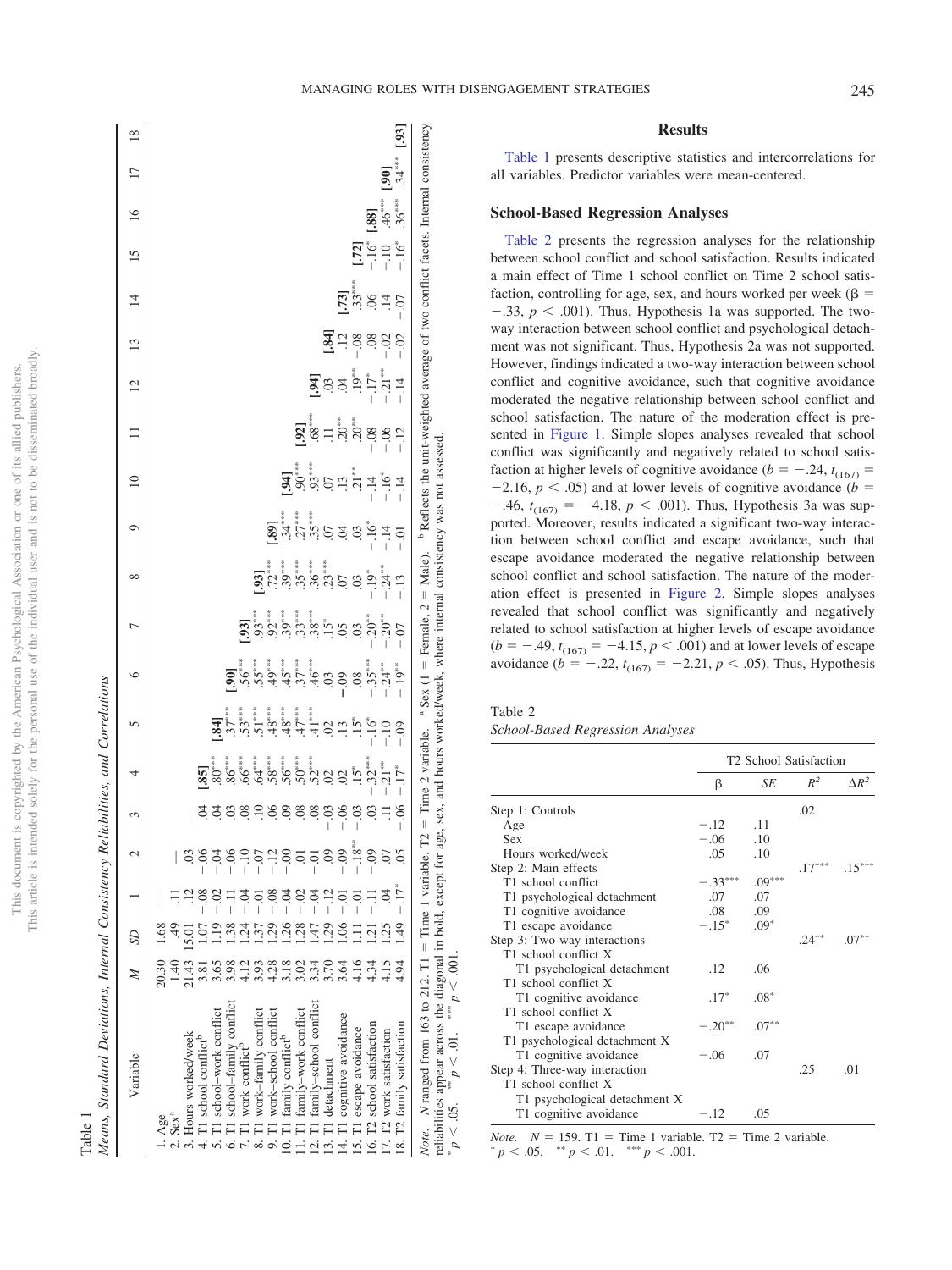

<span id="page-5-0"></span>*Figure 1.* Cognitive avoidance coping as moderator of the negative relationship between T1 school conflict and T2 school satisfaction.

4a was supported. Finally, the three-way interaction between school conflict, psychological detachment, and cognitive avoidance was not significant. Thus, Hypothesis 5a was not supported.

#### **Work-Based Regression Analyses**

[Table 3](#page-5-1) presents the regression analyses for the relationship between work conflict and work satisfaction. Results indicated a significant main effect of Time 1 work conflict on Time 2 work satisfaction while controlling for age, sex, and hours worked per week ( $\beta = -.22$ ,  $p < .01$ ). Thus, Hypothesis 1b was supported. The two-way interactions between work conflict, psychological detachment, and cognitive avoidance were not significant. Thus, Hypotheses 2b and 3b were not supported. However, findings indicated a two-way interaction between work conflict and escape avoidance, such that escape avoidance moderated the negative relationship between work conflict and work satisfaction. The nature of the moderation effect is consistent with findings for school-based conflict (see [Figure 2\)](#page-5-2). Simple slopes analyses revealed that work conflict was significantly and negatively related to work satisfaction at higher levels of escape avoidance (*b*  $-30$ ,  $t_{(168)} = -3.05$ ,  $p < .01$ ) but not at lower levels of escape avoidance ( $b = -.10$ ,  $t_{(168)} = -1.07$ ,  $p > .05$ ). Thus, Hypothesis 4b was supported. Finally, results indicated a significant three-way interaction between work conflict, psychological detachment, and cognitive avoidance in predicting work satisfaction. The nature of the three-way interaction effect is presented in [Figure 3.](#page-5-3) To test the



<span id="page-5-2"></span>*Figure 2.* Escape avoidance coping as moderator of the negative relationship between T1 school conflict and T2 school satisfaction.

<span id="page-5-1"></span>

| Table 3                        |  |
|--------------------------------|--|
| Work-Based Regression Analyses |  |

|                               |          |                  | T <sub>2</sub> Work Satisfaction |              |
|-------------------------------|----------|------------------|----------------------------------|--------------|
|                               | β        | SE               | $R^2$                            | $\Delta R^2$ |
| Step 1: Controls              |          |                  | .02                              |              |
| Age                           | .01      | .12              |                                  |              |
| <b>Sex</b>                    | .09      | .10              |                                  |              |
| Hours worked/week             | .11      | .10              |                                  |              |
| Step 2: Main effects          |          |                  | $.11^{\ast\ast}$                 | $.09***$     |
| T1 work conflict              | $-.22**$ | $.08^{\ast\ast}$ |                                  |              |
| T1 psychological detachment   | $-.02$   | .08              |                                  |              |
| T1 cognitive avoidance        | $.20***$ | $.09***$         |                                  |              |
| T1 escape avoidance           | $-.15$   | .09              |                                  |              |
| Step 3: Two-way interactions  |          |                  | $.16*$                           | $.06*$       |
| T1 work conflict X            |          |                  |                                  |              |
| T1 psychological detachment   | .11      | .06              |                                  |              |
| T1 work conflict X            |          |                  |                                  |              |
| T1 cognitive avoidance        | .10      | .07              |                                  |              |
| T1 work conflict X            |          |                  |                                  |              |
| T1 escape avoidance           | $-.16^*$ | $.07*$           |                                  |              |
| T1 psychological detachment X |          |                  |                                  |              |
| T1 cognitive avoidance        | $-.08$   | .07              |                                  |              |
| Step 4: Three-way interaction |          |                  | $.20***$                         | $.04***$     |
| T1 work conflict X            |          |                  |                                  |              |
| T1 psychological detachment X |          |                  |                                  |              |
| T1 cognitive avoidance        | $-.20**$ | $.04***$         |                                  |              |

*Note.*  $N = 160$ . T1 = Time 1 variable. T2 = Time 2 variable.  $p < .05$ . \*\*  $p < .01$ .

simple slopes, we plotted one work conflict-work satisfaction slope for each of the four combinations of psychological detachment and cognitive avoidance with one standard deviation cutoffs above and below the mean (see [Table 4\)](#page-6-0). As illustrated in the table, the relationship between work conflict and work satisfaction was most strongly negative among individuals engaging in both low levels of psychological detachment and cognitive avoidance. Thus, Hypothesis 5b was supported.

#### **Family-Based Regression Analyses**

work satisfaction.

[Table 5](#page-6-1) presents the regression analyses for the relationship between family conflict and family satisfaction. Results indicated

<span id="page-5-3"></span>1 Low Work Conflict High Work Conflict *Figure 3.* Three-way interaction plot of T1 work conflict, T1 psychological detachment, and T1 cognitive avoidance coping predicting Time 2

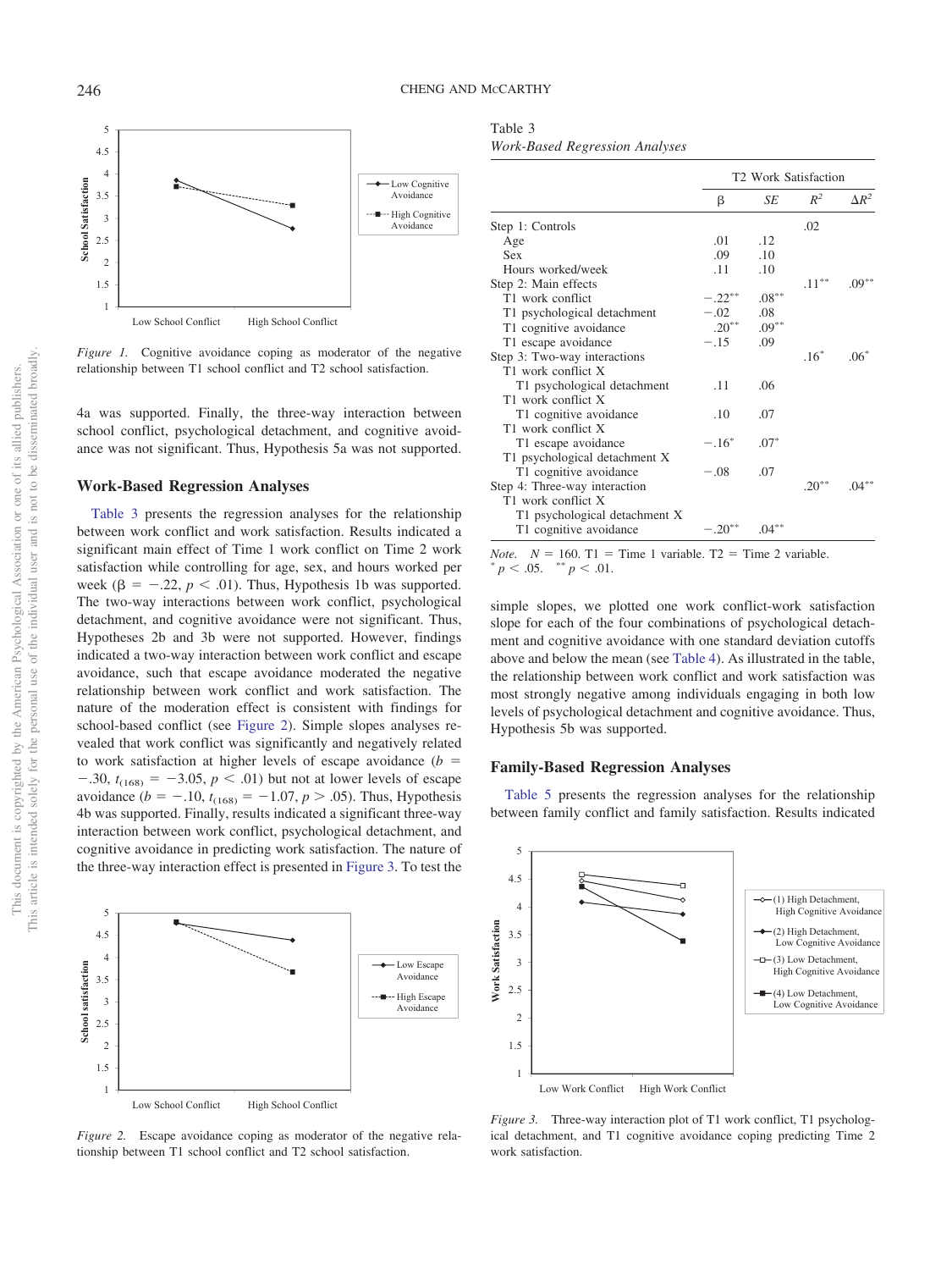<span id="page-6-0"></span>Table 4 *Simple Slopes for Three-Way Interaction Between Work Conflict, Psychological Detachment, and Cognitive Avoidance in Predicting Work Satisfaction*

| Group                                                                                         | Slope               |                      |
|-----------------------------------------------------------------------------------------------|---------------------|----------------------|
| 1 (high detachment, high cognitive avoidance)<br>2 (high detachment, low cognitive avoidance) | $-.21$<br>.07       | $-1.60$<br>.49       |
| 3 (low detachment, high cognitive avoidance)<br>4 (low detachment, low cognitive avoidance)   | $-.06$<br>$-.49***$ | $-.37$<br>$-4.01***$ |
| Slope difference                                                                              |                     |                      |
| $1$ and $2$<br>1 and 3                                                                        |                     | $-.39$<br>$-.52$     |
| 1 and 4<br>2 and 3                                                                            |                     | $2.04*$<br>$-.04$    |
| $2$ and $4$                                                                                   |                     | $2.70**$             |
| 3 and 4                                                                                       |                     | $2.33*$              |

*Note.* Group numbers correspond to groups listed in Figure 3. Slope difference tests were calculated as per [Dawson and Richter's \(2006\)](#page-8-17) recommendations.

 $p < .05.$  \*\*  $p < .01.$  \*\*\*  $p < .001.$ 

a marginally significant main effect of Time 1 family conflict on Time 2 family satisfaction while controlling for age, sex, and hours worked per week ( $\beta = -.14$ ,  $p = .08$ ). Thus, Hypothesis 1c was not supported. The two-way interaction between family conflict and psychological detachment was not significant. Thus, Hypothesis 2c was not supported. Findings indicated a marginally significant two-way interaction between family conflict and cognitive avoidance, such that cognitive avoidance moderated the negative relationship between family conflict and family satisfaction. Thus, Hypothesis 3c was not supported. Results indicated a two-way interaction between family conflict and escape avoidance, such that escape avoidance moderated the negative relationship between family conflict and family satisfaction. The nature of the moderation effect is again consistent with that found for school-based conflict (see [Figure 2\)](#page-5-2). Simple slopes analyses revealed that family conflict was significantly and negatively related to family satisfaction at higher levels of escape avoidance ( $b = -.23$ ,  $t_{(169)} =$  $-2.09$ ,  $p < .05$ ) but not at lower levels of escape avoidance (*b* = .00,  $t_{(169)} = -.00, p > .05$ ). Thus, Hypothesis 4c was supported. Finally, the three-way interaction between family conflict, psychological detachment, and cognitive avoidance was not significant. Thus, Hypothesis 5c was not supported.

#### **Discussion**

Drawing from the work recovery and coping literatures, we examined the extent to which three disengagement strategies, psychological detachment, cognitive avoidance coping, and escape avoidance coping, may buffer and/or exacerbate the negative effects of conflict experienced in three key life roles (work, family, and school) on their corresponding domains of satisfaction. There are a number of important findings. First, we proposed and found that conflict originating in the school domain is associated with lower school satisfaction, and conflict originating in the work domain is associated with lower work satisfaction. Second, we found evidence that within the school domain, cognitive avoidance buffered the negative relationship between conflict and satisfaction. However, psychological detachment did not demonstrate a buffering role in any of the three domains. In the work domain, we found evidence that cognitive avoidance, in combination with psychological detachment, buffered the negative relationship between work conflict and work satisfaction. Finally, across all three domains we found that escape avoidance exacerbated the negative relationships between conflict and satisfaction. Taken together, these findings provide support for the facilitative effects of cognitive avoidance and the debilitative effects of escape avoidance coping.

#### **Contributions to Theory and Research**

The findings of the current study advance our theoretical knowledge in a number of ways. First, past research has focused almost exclusively on organizational strategies for managing conflict across multiple roles. However, many have emphasized the need to address how individuals can reduce interrole conflict (e.g., [Eby et](#page-8-8) [al., 2005\)](#page-8-8). Our study filled this gap by focusing on strategies that *individuals* can use to manage the experience of interrole conflict—psychological detachment, cognitive avoidance, and escape avoidance. In doing so, we provide a framework for future research to examine disengagement strategies in the context of the work–life literature, as well as other realms (e.g., volunteer).

Our second contribution is the reconciliation of the work recovery and coping literatures through the comprehensive examination of three constructs that share theoretical overlap, yet offer distinct predictions. All three reflect disengagement strategies, yet are unique. Detachment is conceptualized as a strategy of not thinking about one's responsibilities in order to recover needed resources. Cognitive avoidance is similarly conceptualized as a strategy of not thinking about one's responsibilities. Escape avoidance reflects

<span id="page-6-1"></span>Table 5 *Family-Based Regression Analyses*

| β        | SE     | $R^2$ | $\Delta R^2$           |
|----------|--------|-------|------------------------|
|          |        | .03   |                        |
| $-.17*$  | $.14*$ |       |                        |
| .09      | .12    |       |                        |
| $-.03$   | .12    |       |                        |
|          |        | .08   | .05                    |
| $-.14$   | .10    |       |                        |
| $-.04$   | .10    |       |                        |
| $-.01$   | .11    |       |                        |
| $-.13$   | .12    |       |                        |
|          |        | .11   | 04                     |
|          |        |       |                        |
| $-.06$   | .07    |       |                        |
|          |        |       |                        |
| .18      | .08    |       |                        |
|          |        |       |                        |
| $-.20^*$ | $.09*$ |       |                        |
|          |        |       |                        |
| $-.07$   | .08    |       |                        |
|          |        | .11   | .00                    |
|          |        |       |                        |
|          |        |       |                        |
| $-.04$   | .05    |       |                        |
|          |        |       | T2 Family Satisfaction |

*Note.*  $N = 160$ . T1 = Time 1 variable. T2 = Time 2 variable.  $p < .05$ .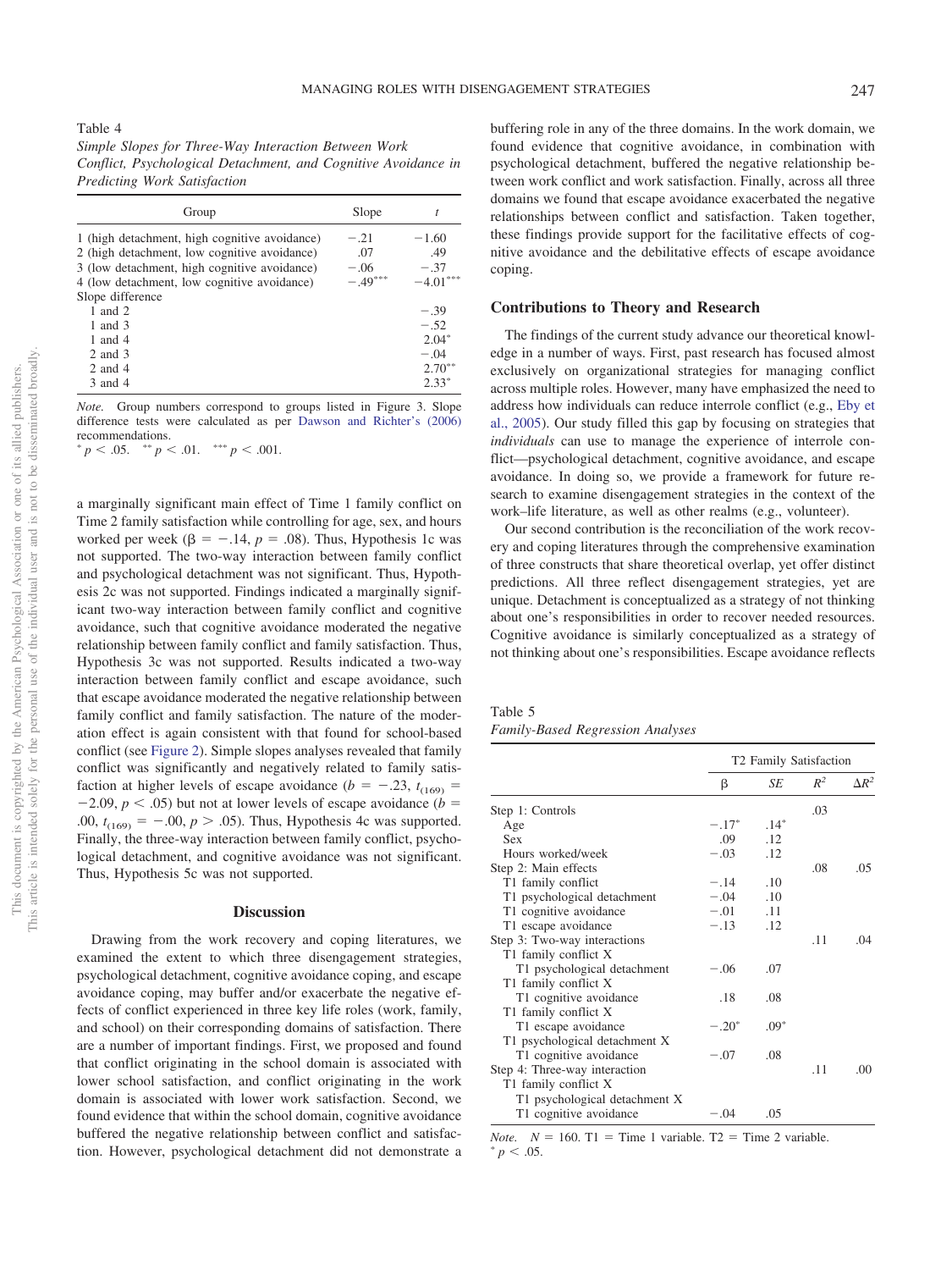a strategy of evading one's responsibilities. Findings from the moderated multiple regression analyses also provide empirical support for the conceptual distinction between these constructs. Consistent with predictions, we found that escape avoidance is a detrimental strategy for managing role conflict, in that it exacerbates the negative effect of work, school, and family conflict on work, school, and family satisfaction. In contrast, cognitive avoidance is an adaptive strategy that buffers the negative relationship between school conflict and school satisfaction. Detachment on its own did not have an effect on the relationship between the various conflict domains and corresponding domain satisfaction. Further, the correlation among these three constructs were found to be low to moderate ( $r$ s ranging from  $-.08$  to .33), consistent with the low correlation [Sonnentag and Fritz \(2007\)](#page-10-0) found between cognitive avoidance and detachment  $(r = .06)$ .

At the same time, our findings highlight the conceptual similarity across two of these constructs. As predicted, results from our three-way regression indicate that engaging in the combination of detachment and cognitive avoidance buffered the negative relationship between work conflict and work satisfaction. Taken together, these findings advance past research on coping in the work–life literature by providing an in-depth examination into disengagement strategies and providing empirical clarification of past inconsistent findings on coping strategies. These findings also provide an integrated theoretical foundation from which future investigations of disengagement strategies can be based. We encourage researchers to examine cognitive and escape avoidance separately, and to consider the joint effect of psychological detachment and cognitive avoidance. This has implications for research in several fields, including work–life balance, work recovery, coping, stress, and anxiety.

Finally, we extend the examination of interrole conflict from a work and family framework to one that includes the school domain, thereby addressing a critical problem in a growing population. Findings indicated that individuals who experience conflict stemming from school responsibilities that impinge upon their work and family roles are more likely to experience lower levels of school satisfaction. Further, these findings add to the recent source-attribution perspective, which explicates how conflict in one role affects satisfaction in the originating domain [\(Amstad et](#page-8-5) [al., 2011;](#page-8-5) [Michel & Hargis, 2008;](#page-9-14) [Shockley & Singla, 2011\)](#page-9-16).

## **Study Strengths, Limitations, and Directions for Future Research**

The current study contains two notable strengths, as well as corresponding limitations. First, we were able to collect data on predictor and criterion at two separate points in time. This helps to minimize concerns over common method bias [\(Podsakoff,](#page-9-31) [MacKenzie, Lee, & Podsakoff, 2003\)](#page-9-31). We do, however, acknowledge that some caution needs to be applied when interpreting the causal nature of these results, as this is not a true experimental design. Specifically, it is possible that satisfaction levels had an impact on the experience of interrole conflict. Nevertheless, our research is consistent with past work demonstrating that work– family conflict affects satisfaction over time (e.g., [Grandey, Cor](#page-9-32)[deiro, & Crouter, 2005\)](#page-9-32).

An additional strength of the current study is that we focused on an important yet overlooked group of individuals faced with the

challenge of managing three important roles. This represented a unique opportunity to examine how individuals manage school, family, and work. Nevertheless, future work should expand these results to consider mature students, for example individuals who are in executive programs or continuing education courses.

Given that this is the first study to theoretically and empirically examine psychological disengagement strategies in the context of work recovery and coping, there are a number of avenues for future research. First, this study presented a framework outlining adaptive and maladaptive disengagement strategies and considered similarities and differences among them, thus providing a foundation for future work. One possibility is consideration of the temporal distinction between the detachment and coping constructs. The work recovery literature suggests that individuals should benefit from momentarily detaching during periods that are not designated work hours, implying a short-term process of recovery [\(Sonnentag & Fritz, 2007\)](#page-10-0). In contrast, the coping literature typically frames avoidance coping from a dispositional perspective (e.g., [Carver & Scheier, 1994\)](#page-8-18), implying a long-term strategy. Research is needed to determine a precise time frame by which these constructs operate. Experience sampling methodology would be valuable in this regard, particularly if used in combination with longitudinal assessments.

Future research should also examine the role of disengagement strategies in promoting or suppressing enrichment across multiple life roles (interrole facilitation; [Greenhaus & Powell, 2006\)](#page-9-33). Given that strategies such as psychological detachment and cognitive avoidance allow individuals to replenish depleted resources, these strategies should promote enrichment across work, family, and school, and their combined effect would similarly be expected to facilitate role enhancement. Escape avoidance should work against role enhancement given its focus on maladaptive cognitive strategies. Further, given that negative experiences tend to overshadow positive ones [\(Baumeister, Bratslavsky, Finkenauer, & Vohs,](#page-8-19) [2001\)](#page-8-19), research may find that disengagement strategies have a stronger effect on the experience of conflict than on enrichment.

Finally, future research should extend consideration of interrole conflict to other role domains, such as volunteer roles and/or coaching roles. We would expect conflict to similarly exert an effect on the originating domain. Consideration of the individual and combined effects of disengagement strategies on more proximal outcomes, such as weekly levels of well-being, stress, burnout, and satisfaction, as well as on outcomes that extend beyond satisfaction and well-being, such as general levels of task and extra role performance, would also be valuable.

#### **Practical Implications**

This study points to the value of psychologically disengaging from one's role responsibilities in order to mitigate the negative consequence of work, family, and school conflict. This facilitates the management of multirole responsibilities and further contributes to minimizing the potentially harmful effects of conflict among one's roles. Findings also suggest that engaging in low levels of psychological detachment and cognitive avoidance strategies is particularly detrimental, especially when dealing with role conflict stemming from work demands. In fact, participating in these strategies even moderately is beneficial, as it will decrease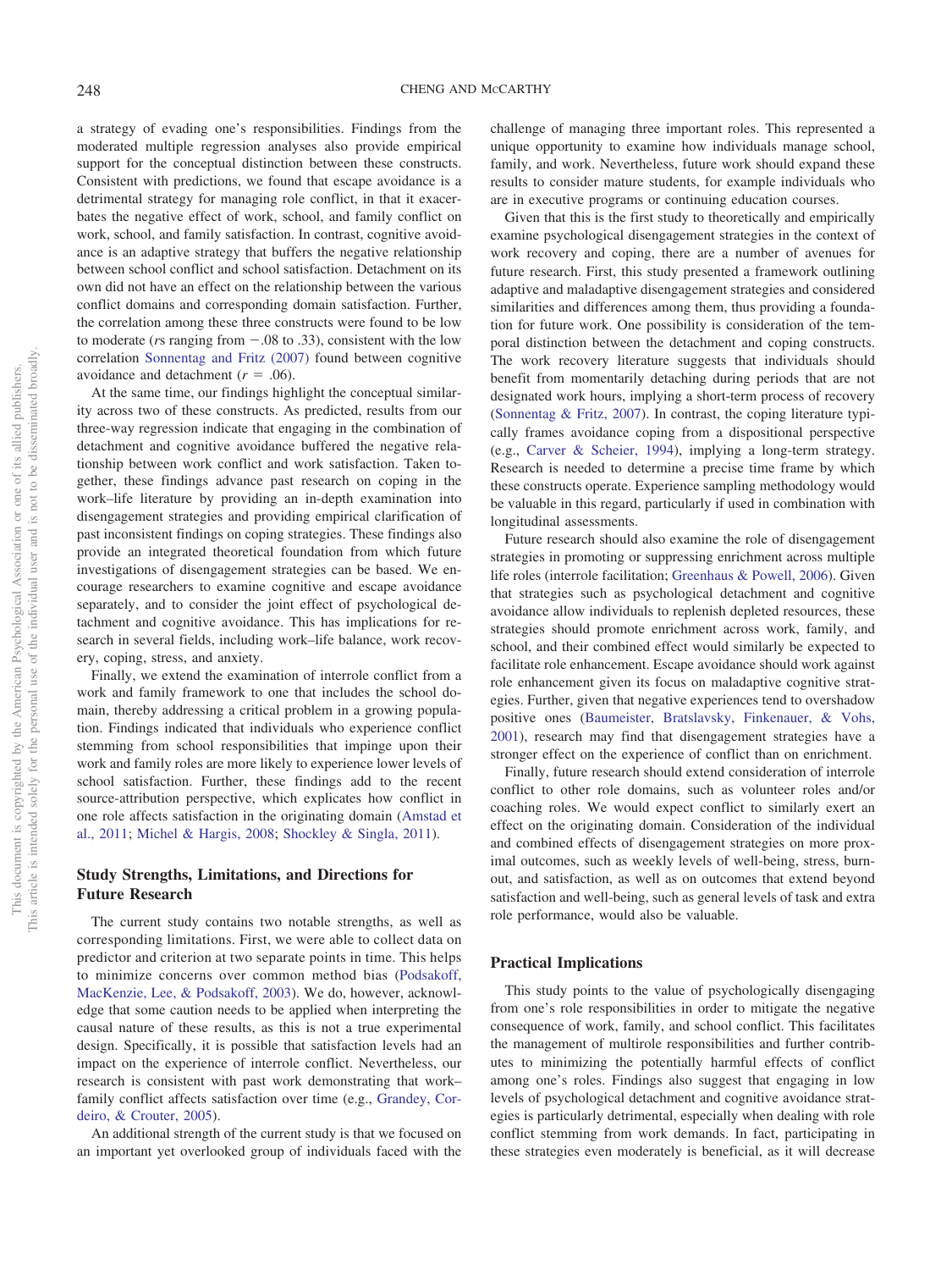the likelihood that conflict across the work role will lead to lower work satisfaction.

These findings have important implications for individuals, organizations, and educational institutions. They suggest that students and employees should be encouraged to psychologically disengage as an adaptive means of managing multiple role responsibilities. This can be accomplished by ensuring that individuals have designated spaces (e.g., communal student areas, employee lounges) to do so. Our findings also extend past research that has pointed to strategies such as meditation [\(Grossman, Niemann,](#page-9-34) [Schmidt, & Walach, 2004\)](#page-9-34) and building support networks [\(Son](#page-10-7)[nentag, 2001\)](#page-10-7) as a means of recovering resources, by highlighting the importance of completely disengaging from thoughts of work, school, or family. In other words, regardless of the specific activity chosen for recovery, the beneficial effects may not be realized unless one also mentally distances from role responsibilities. Recovery will not be maximized if individuals are participating in these activities while thinking about role-related demands (i.e., work projects).

From a practical perspective, our findings also point to the detrimental impact of escape avoidance coping, as they suggest that fantasizing or having irrational thoughts carries maladaptive consequences. Instead of using escape avoidance, individuals should strive to approach problems with a proactive and rational mindset. Several techniques drawn from the clinical psychology literature may help in doing this. For example, positive self-talk [\(Meichenbaum, 1975\)](#page-9-35) involves changing negative, dysfunctional self-statements (e.g., "I wish the problem would go away") to positive, functional self-statements (e.g., "I can break the problem into smaller steps and face them one by one"). The clinical approach of mindfulness therapy may also prove advantageous, as it involves self-regulation and encourages individuals to recognize thought patterns and develop habits of awareness that are focused on acceptance of thoughts [\(Germer, Siegel, & Fulton, 2005\)](#page-9-36). This type of training has been used to reduce stress and anxiety [\(Hof](#page-9-37)[mann, Sawyer, Witt, & Oh, 2010\)](#page-9-37).

#### **Conclusion**

Our research focuses on the buffering, or exacerbating, effect of disengagement strategies in the context of managing work, family, and school roles, and integrates two distinct literatures that discuss disengagement strategies. Practically, this study points to the value of "clearing your mind"— cognitively avoiding and psychologically detaching from one's role responsibilities to avoid exacerbating the negative consequence of interrole conflict on satisfaction. It further cautions against the use of escapist coping strategies in managing multiple responsibilities from work, family, and school. We hope this work stimulates additional research that examines nuanced associations between multiple life roles, and that bridges the gap between the work recovery and coping literatures.

#### **References**

<span id="page-8-0"></span>Allen, T. D., Herst, D. E. L., Bruck, C. S., & Sutton, M. (2000). Consequences associated with work-to-family conflict: A review and agenda for future research. *Journal of Occupational Health Psychology, 5,* 278 –308. [doi:10.1037/1076-8998.5.2.278](http://dx.doi.org/10.1037/1076-8998.5.2.278)

- <span id="page-8-5"></span>Amstad, F. T., Meier, L. L., Fasel, U., Elfering, A., & Semmer, N. K. (2011). A meta-analysis of work–family conflict and various outcomes with a special emphasis on cross-domain versus matching-domain relations. *Journal of Occupational Health Psychology, 16,* 151–169. [doi:](http://dx.doi.org/10.1037/a0022170) [10.1037/a0022170](http://dx.doi.org/10.1037/a0022170)
- <span id="page-8-9"></span>Andreassi, J. K. (2011). What the person brings to the table: Personality, coping, and work–family conflict. *Journal of Family Issues, 32,* 1474 – 1499. [doi:10.1177/0192513X11401815](http://dx.doi.org/10.1177/0192513X11401815)
- <span id="page-8-19"></span>Baumeister, R. F., Bratslavsky, E., Finkenauer, C., & Vohs, K. D. (2001). Bad is stronger than good. *Review of General Psychology, 5,* 323–370. [doi:10.1037/1089-2680.5.4.323](http://dx.doi.org/10.1037/1089-2680.5.4.323)
- <span id="page-8-12"></span>Beck, A. T. (1967). *Cognitive therapy of depression*. New York, NY: Guilford Press.
- <span id="page-8-3"></span>Biggs, A., & Brough, P. (2005). Investigating the moderating influences of gender upon role salience and work-family conflict. *Equal Opportunities International, 24,* 30 – 41. [doi:10.1108/02610150510787999](http://dx.doi.org/10.1108/02610150510787999)
- <span id="page-8-13"></span>Bowins, B. (2004). Psychological defense mechanisms: A new perspective. *The American Journal of Psychoanalysis, 64,* 1–26. [doi:10.1023/B:](http://dx.doi.org/10.1023/B:TAJP.0000017989.72521.26) [TAJP.0000017989.72521.26](http://dx.doi.org/10.1023/B:TAJP.0000017989.72521.26)
- <span id="page-8-16"></span>Boyar, S. L., Carr, J. C., Mosley, D. C., & Carson, C. M. (2007). The development and validation of scores on perceived work and family demand scales. *Educational and Psychological Measurement, 67,* 100 – 115. [doi:10.1177/0013164406288173](http://dx.doi.org/10.1177/0013164406288173)
- <span id="page-8-1"></span>Butler, A. B. (2007). Job characteristics and college performance and attitudes: A model of work-school conflict and facilitation. *Journal of Applied Psychology, 92,* 500 –510. [doi:10.1037/0021-9010.92.2.500](http://dx.doi.org/10.1037/0021-9010.92.2.500)
- <span id="page-8-18"></span>Carver, C. S., & Scheier, M. F. (1994). Situational coping and coping dispositions in a stressful transaction. *Journal of Personality and Social Psychology, 66,* 184 –195. [doi:10.1037/0022-3514.66.1.184](http://dx.doi.org/10.1037/0022-3514.66.1.184)
- <span id="page-8-7"></span>Carver, C. S., Scheier, M. F., & Weintraub, J. K. (1989). Assessing coping strategies: A theoretically based approach. *Journal of Personality and Social Psychology, 56,* 267–283. [doi:10.1037/0022-3514.56.2.267](http://dx.doi.org/10.1037/0022-3514.56.2.267)
- <span id="page-8-2"></span>Casper, W. J., Eby, L. T., Bordeaux, C., Lockwood, A., & Lambert, D. (2007). A review of research methods in IO/OB work–family research. *Journal of Applied Psychology, 92,* 28 – 43. [doi:10.1037/0021-9010.92](http://dx.doi.org/10.1037/0021-9010.92.1.28) [.1.28](http://dx.doi.org/10.1037/0021-9010.92.1.28)
- <span id="page-8-11"></span>Cohen, S., Evans, G. W., Stokols, D., & Krantz, D. S. (1986). *Behavior, health, and environmental stress*. New York, NY: Plenum.
- <span id="page-8-17"></span>Dawson, J. F., & Richter, A. W. (2006). Probing three-way interactions in moderated multiple regression: Development and application of a slope difference test. *Journal of Applied Psychology, 91,* 917–926. [doi:](http://dx.doi.org/10.1037/0021-9010.91.4.917) [10.1037/0021-9010.91.4.917](http://dx.doi.org/10.1037/0021-9010.91.4.917)
- <span id="page-8-8"></span>Eby, L. T., Casper, W. J., Lockwood, A., Bordeaux, C., & Brinley, A. (2005). Work and family research in IO/OB: Content analysis and review of the literature (1980 –2002). *Journal of Vocational Behavior, 66,* 124 –197. [doi:10.1016/j.jvb.2003.11.003](http://dx.doi.org/10.1016/j.jvb.2003.11.003)
- <span id="page-8-14"></span>Edwards, J. R., & Rothbard, N. P. (2000). Mechanisms linking work and family: Clarifying the relationship between work and family constructs. *The Academy of Management Review, 25,* 178 –199. [doi:10.2307/](http://dx.doi.org/10.2307/259269) [259269](http://dx.doi.org/10.2307/259269)
- <span id="page-8-10"></span>Folkman, S., & Lazarus, R. S. (1985). If it changes it must be a process: Study of emotion and coping during three stages of a college examination. *Journal of Personality and Social Psychology, 48, 150-170.* [doi:](http://dx.doi.org/10.1037/0022-3514.48.1.150) [10.1037/0022-3514.48.1.150](http://dx.doi.org/10.1037/0022-3514.48.1.150)
- <span id="page-8-6"></span>Fritz, C., & Sonnentag, S. (2006). Recovery, well-being, and performancerelated outcomes: The role of workload and vacation experiences. *Journal of Applied Psychology, 91,* 936 –945. [doi:10.1037/0021-9010.91.4](http://dx.doi.org/10.1037/0021-9010.91.4.936) [.936](http://dx.doi.org/10.1037/0021-9010.91.4.936)
- <span id="page-8-15"></span>Frone, M. R., & Rice, R. W. (1987). Work–family conflict: The effect of job and family involvement. *Journal of Occupational Behavior, 8,* 45–53. [doi:10.1002/job.4030080106](http://dx.doi.org/10.1002/job.4030080106)
- <span id="page-8-4"></span>Frone, M. R., Russell, M., & Cooper, M. L. (1992). Antecedents and outcomes of work-family conflict: Testing a model of the work-family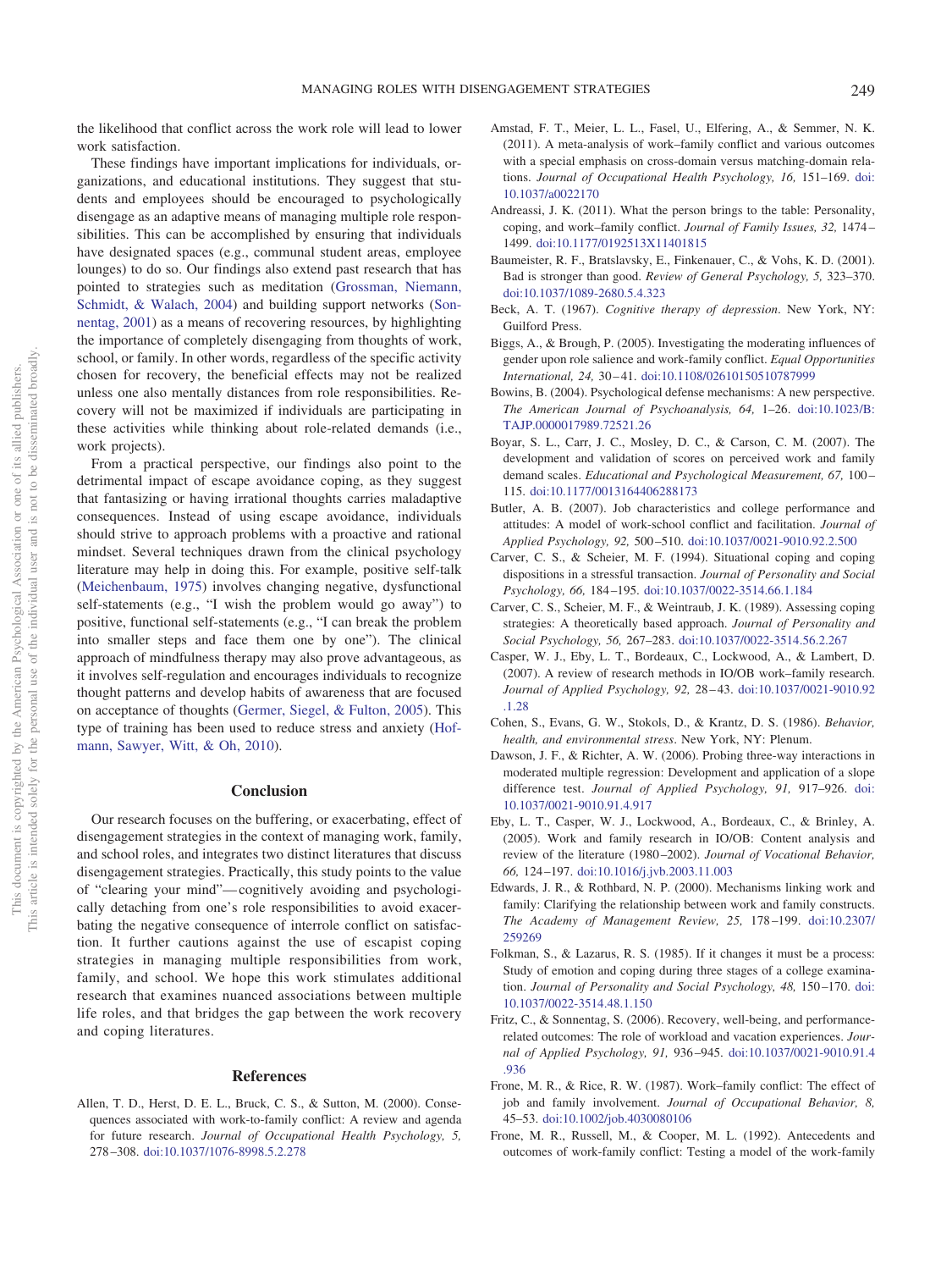<span id="page-9-16"></span>interface. *Journal of Applied Psychology, 77,* 65–78. [doi:10.1037/0021-](http://dx.doi.org/10.1037/0021-9010.77.1.65) [9010.77.1.65](http://dx.doi.org/10.1037/0021-9010.77.1.65)

- <span id="page-9-36"></span>Germer, C., Siegel, R., & Fulton, P. (2005). *Mindfulness and psychotherapy*. New York, NY: Guilford Press.
- <span id="page-9-9"></span>Giancola, J. K., Grawitch, M. J., & Borchert, D. (2009). Dealing with the stress of college: A model for adult students. *Adult Education Quarterly, 59,* 246 –263. [doi:10.1177/0741713609331479](http://dx.doi.org/10.1177/0741713609331479)
- <span id="page-9-10"></span>Gigliotti, E. (2007). Improving external and internal validity of a model of midlife women's maternal-student role stress. *Nursing Science Quarterly, 20,* 161–170. [doi:10.1177/0894318407299568](http://dx.doi.org/10.1177/0894318407299568)
- <span id="page-9-11"></span>Gilbert, L. A., & Holahan, C. K. (1982). Conflicts between student/ professional, parental, and self-development roles: A comparison of high and low effective copers. *Human Relations, 35,* 635– 648. [doi:10.1177/](http://dx.doi.org/10.1177/001872678203500802) [001872678203500802](http://dx.doi.org/10.1177/001872678203500802)
- <span id="page-9-1"></span>Goff, S. J., Mount, M. K., & Jamison, R. L. (1990). Employer supported childcare: Work/family conflict and absenteeism, a field study. *Personnel Psychology, 43,* 793– 809. [doi:10.1111/j.1744-6570.1990.tb00683.x](http://dx.doi.org/10.1111/j.1744-6570.1990.tb00683.x)
- <span id="page-9-32"></span>Grandey, A. A., Cordeiro, B. L., & Crouter, A. C. (2005). A longitudinal and multi-source test of the work–family conflict and job satisfaction relationship. *Journal of Occupational and Organizational Psychology, 78,* 305–323. [doi:10.1348/096317905X26769](http://dx.doi.org/10.1348/096317905X26769)
- <span id="page-9-0"></span>Greenhaus, J. H., & Beutell, N. J. (1985). Sources of conflict between work and family roles. *The Academy of Management Review, 10, 76-88*. [doi:10.2307/258214](http://dx.doi.org/10.2307/258214)
- <span id="page-9-33"></span>Greenhaus, J. H., & Powell, G. N. (2006). When work and family are allies: A theory of work-family enrichment. *The Academy of Management Review, 31,* 72–92. [doi:10.5465/AMR.2006.19379625](http://dx.doi.org/10.5465/AMR.2006.19379625)
- <span id="page-9-34"></span>Grossman, P., Niemann, L., Schmidt, S., & Walach, H. (2004). Mindfulness-based stress reduction and health benefits: A meta-analysis. *Journal of Psychosomatic Research, 57,* 35– 43. [doi:10.1016/S0022-](http://dx.doi.org/10.1016/S0022-3999%2803%2900573-7) [3999\(03\)00573-7](http://dx.doi.org/10.1016/S0022-3999%2803%2900573-7)
- <span id="page-9-29"></span>Grzywacz, J. G., Almeida, D. M., & McDonald, D. A. (2002). Work– family spillover and daily reports of work and family stress in the adult labor force. *Family Relations: An Interdisciplinary Journal of Applied Family Studies, 51,* 28 –36. [doi:10.1111/j.1741-3729.2002.00028.x](http://dx.doi.org/10.1111/j.1741-3729.2002.00028.x)
- <span id="page-9-22"></span>Haar, J. M. (2006). The downside of coping: Work–family conflict, employee burnout and the moderating effects of coping strategies. *Journal of Management & Organization, 12,* 146 –159. [doi:10.5172/jmo.2006](http://dx.doi.org/10.5172/jmo.2006.12.2.146) [.12.2.146](http://dx.doi.org/10.5172/jmo.2006.12.2.146)
- <span id="page-9-3"></span>Hecht, T. D., & McCarthy, J. M. (2010). The hierarchical structure of interrole conflict and facilitation: Evidence of dispositional effects in the context of coping with employee, family and student roles. *Journal of Applied Psychology, 95,* 631– 647. [doi:10.1037/a0019065](http://dx.doi.org/10.1037/a0019065)
- <span id="page-9-20"></span>Hobfoll, S. E. (1989). Conservation of resources: A new attempt at conceptualizing stress. *American Psychologist, 44,* 513–524. [doi:10.1037/](http://dx.doi.org/10.1037/0003-066X.44.3.513) [0003-066X.44.3.513](http://dx.doi.org/10.1037/0003-066X.44.3.513)
- <span id="page-9-37"></span>Hofmann, S. G., Sawyer, A. T., Witt, A. A., & Oh, D. (2010). The effect of mindfulness-based therapy on anxiety and depression: A metaanalytic review. *Journal of Consulting and Clinical Psychology, 78,* 169 –183. [doi:10.1037/a0018555](http://dx.doi.org/10.1037/a0018555)
- <span id="page-9-12"></span>Home, A. M. (1998). Predicting role conflict, overload and contagion in adult women university students with families and jobs. *Adult Education Quarterly, 48,* 85–97. [doi:10.1177/074171369804800204](http://dx.doi.org/10.1177/074171369804800204)
- <span id="page-9-19"></span>Ingledew, D. K., Hardy, L., & Cooper, C. L. (1997). Do resources bolster coping and does coping buffer stress? An organizational study with longitudinal aspect and control for negative affectivity. *Journal of Occupational Health Psychology, 2,* 118 –133. [doi:10.1037/1076-8998.2.2](http://dx.doi.org/10.1037/1076-8998.2.2.118) [.118](http://dx.doi.org/10.1037/1076-8998.2.2.118)
- <span id="page-9-23"></span>Innstrand, S. T., Langballe, E. M., Espnes, G. A., Falkum, E., & Aasland, O. G. (2008). Positive and negative work–family interaction and burnout: A longitudinal study of reciprocal relations. *Work & Stress, 22,* 1–15. [doi:10.1080/02678370801975842](http://dx.doi.org/10.1080/02678370801975842)
- <span id="page-9-7"></span>Kahn, R. L., Wolfe, D. M., Quinn, R. P., Snoek, J. D., & Rosenthal, R. A. (1964). *Organizational stress: Studies in role conflict and ambiguity*. New York, NY: Wiley.
- <span id="page-9-6"></span>Katz, D., & Kahn, R. (1978). *The social psychology of organizations*. New York, NY: Wiley.
- <span id="page-9-13"></span>Kirby, P. G., Biever, J. L., Martinez, I. G., & Gómez, J. P. (2004). Adults returning to school: The impact of family and work. *The Journal of Psychology, 138,* 65–76. [doi:10.3200/JRLP.138.1.65-76](http://dx.doi.org/10.3200/JRLP.138.1.65-76)
- <span id="page-9-15"></span>Lazarus, R. S. (1991). *Emotion and adaptation*. New York, NY: Oxford University Press.
- <span id="page-9-18"></span>Lazarus, R. S. (1993). From psychological stress to the emotions: A history of changing outlooks. *Annual Review of Psychology, 44,* 1–22. [doi:](http://dx.doi.org/10.1146/annurev.ps.44.020193.000245) [10.1146/annurev.ps.44.020193.000245](http://dx.doi.org/10.1146/annurev.ps.44.020193.000245)
- <span id="page-9-2"></span>Lazarus, R. S., & Folkman, S. (1984). *Stress, appraisal, and coping*. New York, NY: Springer.
- <span id="page-9-8"></span>Leiter, M. P., & Durup, M. J. (1996). Work, home and in-between: A longitudinal study of spillover. *Journal of Applied Behavioral Science, 32,* 29 – 47. [doi:10.1177/0021886396321002](http://dx.doi.org/10.1177/0021886396321002)
- <span id="page-9-30"></span>Matthews, R. A., Bulger, C. A., & Barnes-Farrell, J. (2010). Work social supports, role stressors, and work–family conflict: The moderating effect of age. *Journal of Vocational Behavior, 76,* 78 –90. [doi:10.1016/j.jvb](http://dx.doi.org/10.1016/j.jvb.2009.06.011) [.2009.06.011](http://dx.doi.org/10.1016/j.jvb.2009.06.011)
- <span id="page-9-35"></span>Meichenbaum, D. (1975). Enhancing creativity by modifying what subjects say to themselves. *American Educational Research Journal, 12,* 129 – 145. [doi:10.2307/1162416](http://dx.doi.org/10.2307/1162416)
- <span id="page-9-14"></span>Michel, J. S., & Hargis, M. B. (2008). Linking mechanisms of work–family conflict and segmentation. *Journal of Vocational Behavior, 73,* 509 – 522. [doi:10.1016/j.jvb.2008.09.005](http://dx.doi.org/10.1016/j.jvb.2008.09.005)
- <span id="page-9-5"></span>Moreno-Jiménez, B., Mayo, M., Sanz-Vergel, A. I., Geurts, S., Rodríguez-Muñoz, A., & Garrosa, E. (2009). Effects of work-family conflict on employees' well-being: The moderating role of recovery strategies. *Journal of Occupational Health Psychology, 14,* 427– 440. [doi:10.1037/](http://dx.doi.org/10.1037/a0016739) [a0016739](http://dx.doi.org/10.1037/a0016739)
- <span id="page-9-27"></span>Netemeyer, R. G., Boles, J. S., & McMurrian, R. (1996). Development and validation of work–family conflict and family–work conflict scales. *Journal of Applied Psychology, 81,* 400 – 410. [doi:10.1037/0021-9010](http://dx.doi.org/10.1037/0021-9010.81.4.400) [.81.4.400](http://dx.doi.org/10.1037/0021-9010.81.4.400)
- <span id="page-9-24"></span>Paden, S. L., & Buehler, C. (1995). Coping with the dual-income lifestyle. *Journal of Marriage and the Family, 57,* 101–110. [doi:10.2307/353819](http://dx.doi.org/10.2307/353819)
- <span id="page-9-28"></span>Pavot, W., & Diener, E. (1993). Review of the satisfaction with life scale. *Psychological Assessment, 5,* 164 –172. [doi:10.1037/1040-3590.5.2.164](http://dx.doi.org/10.1037/1040-3590.5.2.164)
- <span id="page-9-26"></span>Pisarski, A., Bohle, P., & Callan, V. J. (1998). Effects of coping strategies, social support and work–nonwork conflict on shift worker's health. *Scandinavian Journal of Work, Environment & Health, 24,* 141–145.
- <span id="page-9-31"></span>Podsakoff, P. M., MacKenzie, S. B., Lee, J., & Podsakoff, N. P. (2003). Common method biases in behavioral research: A critical review of the literature and recommended remedies. *Journal of Applied Psychology, 88,* 879 –903. [doi:10.1037/0021-9010.88.5.879](http://dx.doi.org/10.1037/0021-9010.88.5.879)
- <span id="page-9-25"></span>Rantanen, M., Mauno, S., Kinnunen, U., & Rantanen, J. (2011). Do individual coping strategies help or harm in the work–family conflict situation? Examining coping as a moderator between work–family conflict and well-being. *International Journal of Stress Management, 18,* 24 – 48. [doi:10.1037/a0022007](http://dx.doi.org/10.1037/a0022007)
- <span id="page-9-4"></span>Rotondo, D. M., Carlson, D. S., & Kincaid, J. F. (2003). Coping with multiple dimensions of work–family conflict. *Personnel Review, 32,* 275–296. [doi:10.1108/00483480310467606](http://dx.doi.org/10.1108/00483480310467606)
- <span id="page-9-21"></span>Rotondo, D. M., & Kincaid, J. F. (2008). Conflict, facilitation, and individual coping styles across the work and family domains. *Journal of Managerial Psychology, 23,* 484 –506. [doi:10.1108/](http://dx.doi.org/10.1108/02683940810884504) [02683940810884504](http://dx.doi.org/10.1108/02683940810884504)
- <span id="page-9-17"></span>Scheier, M. F., Weintraub, J., & Carver, C. (1986). Coping with stress: Divergent strategies of optimists and pessimists. *Journal of Personality and Social Psychology, 51,* 1257–1264. [doi:10.1037/0022-3514.51.6](http://dx.doi.org/10.1037/0022-3514.51.6.1257) [.1257](http://dx.doi.org/10.1037/0022-3514.51.6.1257)